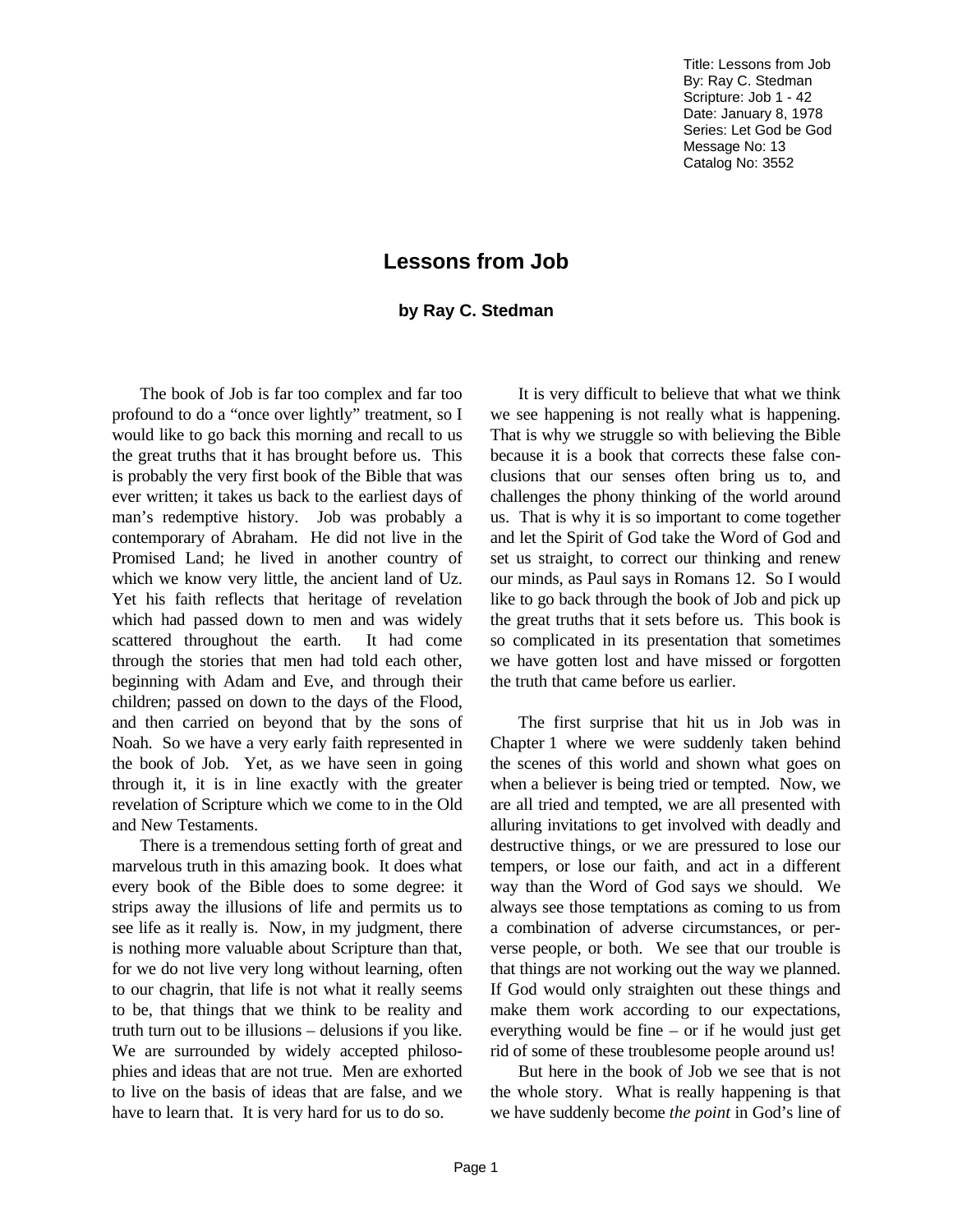scrimmage (if I may use a football analogy), through which the devil and his angels have decided to try to run the ball. All the pressure of that welltrained, powerful team of evil is directed at us, and we discover that we are the focus of his attack. That is what went on with Job, and that is what goes on in our life as well. We find we are no longer sitting safely on the bench, watching the game and enjoying it. Suddenly, we find ourselves thrust right out in the middle of it. And the most important thing is that we forget that is what is happening. We see it only in terms of what is visible to us.

In reading the book of Job we must never forget what we are introduced to in the first chapter. In facing the problems of our own lives, we must never forget that this book reveals what is happening to us in the midst of the troubles and temptations and pressures that we are being subjected to. That is why we must never forget that life is not a Sunday School picnic. The world around thinks it is, or that it ought to be, that somehow we deserve to have a good time and enjoy ourselves, that that is what we are here for. Now nothing is further from the Christian position:

We are not here to have a good time. God gives us good times, but every one of them comes as a gift of his love and grace; they are never something we deserve.

- We are not here to try to enjoy ourselves, to amass as many comforts we can, and retire to a happy life.
- We are here to fight a battle against the powers of darkness.
- We are here to be engaged in an unending combat with powerful forces that are seeking to control human history.
- We have been called into the battle; we must never forget that.

That is why the Christian cannot plan his life, plan his retirement, like a worldling can. We are living different lives. This is no picnic.

The older I grow the more I learn to see this present, earthly life of mine as I thought once of my time of service in the U. S. Navy during World War II. I looked forward to the ending of that time of service. I enjoyed it, it was an exciting time, but I looked forward to the end of it. Though I wanted to do well during that time, it was only a temporary period, and the real life would begin when I got out.

We can think of our present life very much as a boy might who goes away to college. He is there to learn something, to get ready for something, not to enjoy himself. Now you can have a lot of fun in college; that is not wrong. But no one goes to school for that purpose – or at least they should not. College is not for spending money and having fun; college is for learning something. And so is life. That is why God has taught us what is going on behind the scenes right here at the beginning of the book of Job. That is reality.

Then this is all connected to that line of truth the book reveals about **the nature of human evil**. What is humanity like in its basic character? As we have gone through this book, we have seen how these friends speak to Job about various wicked people and almost always they speak in terms of murderers, thieves, rapists, fornicators, cruel tyrants, unjust, wretched people. These are the wicked, as these friends see them, but as we pursue the book and the argument of it, it becomes clear that these things that they point out as wickedness are really only the fruit of something deeper in human nature. They are coming from a deep-seated root of pride in fallen humanity, pride that expresses itself as independence, self-sufficiency, "I've got what it takes, I can run my own life, I don't need help from anybody."

We are determined to always have our own way and to manipulate things so that we get what we want. That is the root. Jesus said it: "Out of the heart of man proceed murders and adulteries and fornication and hostility and anger," {cf, Matt 15:19, Mark 7:21}. All the evil things of life come from the root of pride. What we learned in this book is that that pride, in its terrible, vicious character, is equally expressed not only in terms of murder, thievery and robbery, but also it can come out, as we have seen in the three friends and even in Job himself, as bigotry and pompousness, as selfrighteous legalism, as critical, judgmental attitudes and condemnation of others, as harsh, sarcastic words and vengeful, vindictive actions against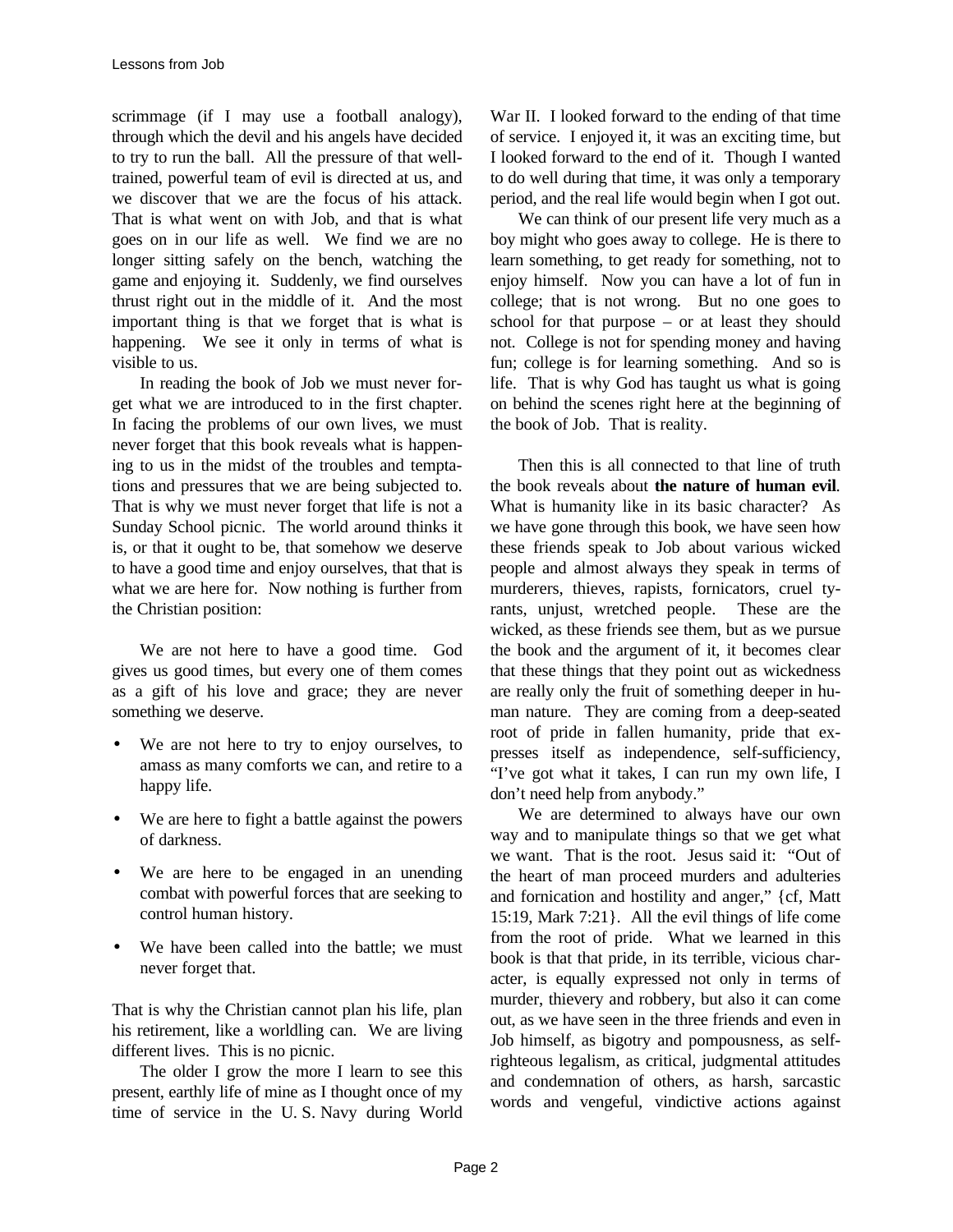someone else. That is wickedness, just as much. So we learn that human evil is not something confined to the criminals of the land. It is present in every heart, without exception, and it takes various forms. We are only deceiving ourselves when we say that their form is wrong and ours is right. Pride is the root of all sin, and it can express itself in these various ways.

Now, coupled with this is what the book teaches us about **the nature of faith**. Job thought he was exercising faith when he obeyed God and did what was right when it was clearly to his best interest to do so. We find that many people think like that today. They think they are exercising great faith when they believe that God is there, that they are living their lives day by day with the recognition that God is watching and is present in their affairs, and they are doing the right thing because they know that if they do not, they will get into trouble. They call this *living the Christian life*, this is exercising faith. It is a form of exercising faith, I grant you that. It is believing, at least, in the invisible presence of God; but it is a weak faith. Those who live according to that are serving God only when it is in their best interest to do so.

This was the accusation that Satan hurled at God when Job was discussed before him. Satan said, "Job serves you only because you take care of him. If you remove your hand of blessing from him, he'll curse you to your face," {cf, Job 1:11}. Many people are living like this. They are really only serving God as long as he blesses them. The moment the blessing ceases, or difficulty or trial comes, they want to quit serving him. Every week I get evidence of this. Every week some report comes to me of how someone has gotten into some difficulty or some trouble has come, and they have turned their back on what they had professed about their Christian faith and thrown it all over and were living for themselves and for the world. It is weak faith that only serves God when he blesses. We learn from this book that great faith, the kind that makes the world sit up and take notice, is revealed only

- when we serve God when it is difficult to do so,
- when serving him is the hardest thing we can do.

That is what we have here in the book of Job.

Remember the picture the New Testament gives us of the sufferer of Gethsemane who faced that hour in the garden with the recognition that he was afraid of what was coming. He confessed to his own disciples that his heart was exceedingly sorrowful within him, even unto death, and he asked three of them to pray for him and uphold him through a time of deep and terrible pressure upon him. Yet, in that hour of anguish, though he prayed, "Father, if it be thy will, let this cup pass from me," reflecting his true humanity, how he shrank from the hour of anguish and pain, nevertheless, by faith, he added the words, "not my will but thine be done," {Matt 26:39}. Now that is great faith. That is what you finally see exhibited here in Job himself. Though he trembles, though he falters, though he fails, the last thing he does is cling in helplessness to God and asks him to do something to explain his perplexity. That is why Job becomes an example of faith. Great faith is being exercised probably when you feel like you are being the least faithful, when you are being so weak that you cannot do anything but cling. In that moment, heaven is looking over and wondering at the greatness of faith. That is what this book teaches us.

All this adds up to the true view, then, of **the nature of fallen man**. Man appears at his best in the person of Job. When this book opens, you have a very beautiful picture of a highly respected and greatly honored man, a sincere, moral, devoted, selfless, godly man who spends his time in deeds of good and help to many people, obviously intent upon doing what God wants. Therefore, we would call him a deserving man, infinitely deserving of God's blessing, because he so faithfully served and followed him. There are many people like that in the world who are not even Christian who live on those terms. They are, in a sense, godly people in that they recognize that there is a God and try to follow him. They are devoted and selfless people, and that is fallen man at his very best.

But what this book is designed to do is strip away all the outward appearances from that and show us Job as he really is. He finally came to see himself as he really was: a self-deceived man. He imagined he had resources in himself to handle life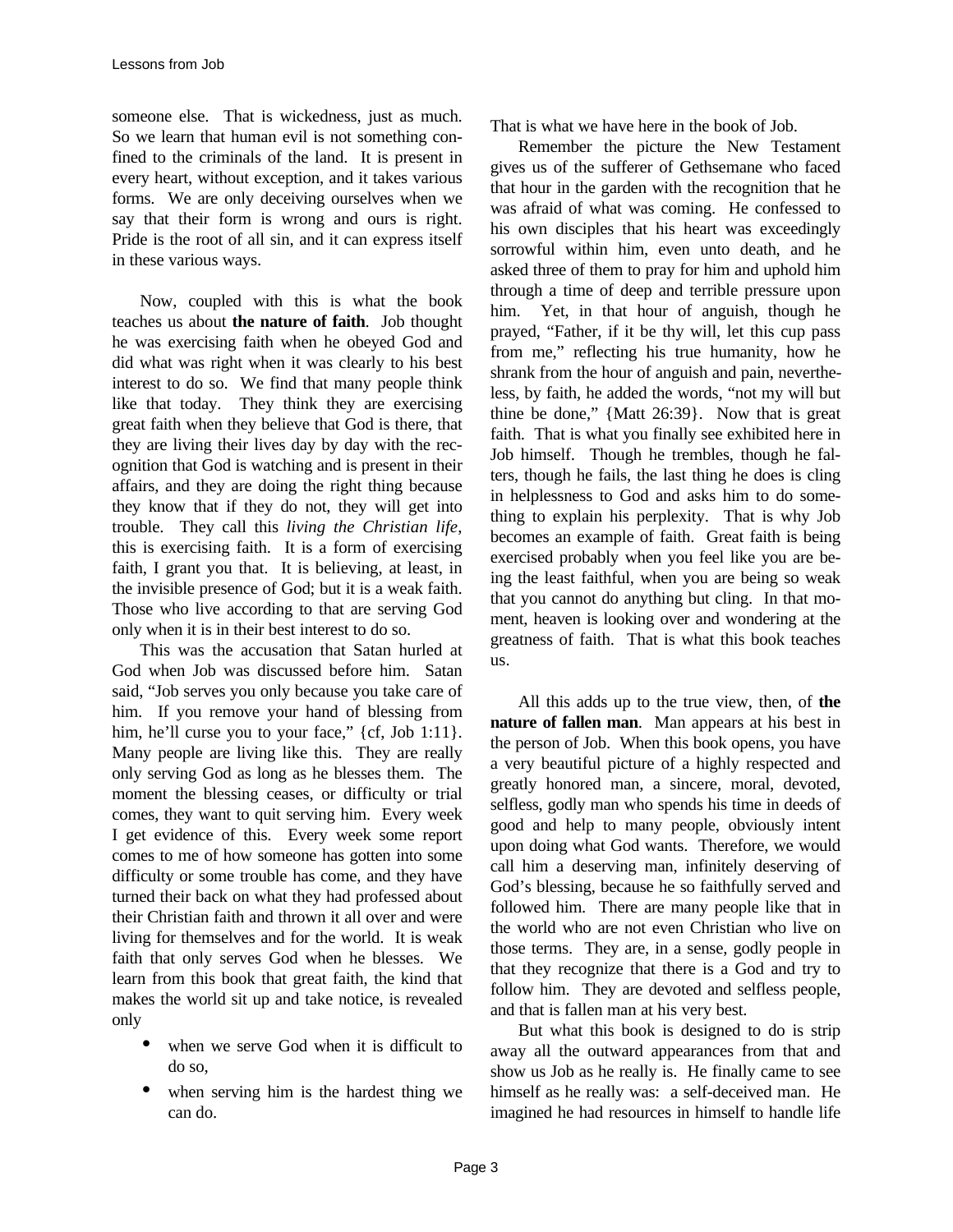and problems, resources that he really did not have. This is one of the tremendous lessons of this book.

We too imagine that we have power to stand and be true to what we believe, like boastful, blustering Peter, who said to the Lord Jesus, "I will never deny you. I will lay down my life for you," {John 13:37}. And he meant every word of it. Yet, when the hour of temptation struck, he found himself as weak as putty, and so do we until we come to realize, as Job did, that he had no resources to stand in himself, that God had to hold him, or he would never be held. Out of his weakness came his strength.

This book shows us that Job discovered he was a lover of status and prestige. When God took away his position in the community, he began to hearken back to it and to think longingly of those days when he had a position of high honor and dignity, when he could walk out into the community and people bowed before him and respected him. Job discovered that he liked that. It was what made him keep on serving God, because he had that kind of honor and prestige accorded to him. When all that disappeared, he found himself querulous and angry and upset because he had been denied what he thought was his right.

What this book teaches us is that our hearts, more than we understand, long to share the glory of God. We really do not want to serve God unless we get some glory for ourselves out of it. That is often the reason why we do things – because we are motivated by a desire for status and prestige in the eyes of others. All this is stripped away from Job.

As you read this book you discover that God seems to come across as someone somewhat smaller than Job himself does, that Job's selfvindication and self-justification makes God look less than he is. That is the terrible evil of that attitude; it robs God of his glory. Remember, in Paul's word in First Corinthians he says, "No flesh shall glory in God's presence," {cf, 1 Cor 1:29}. This is what we find in our own lives very frequently. How this book reveals this to us!

The great theme of the book – and the one for which it is world famous – is its treatment of **the reason for suffering in the Christian life**. None of us struggles when we are told that suffering is sent by God to punish wrongdoers. We have a long

list of names that we could present to God of people who deserve this kind of thing. It is eminently just for God to punish wrongdoers with suffering, we think. People who hurt others and are vicious, cruel, and wicked ought to be made to suffer for what they do. Our whole system of justice is built upon that principle. That is why we put people in jail and fine them, because we are trying to carry out justice through punishing wrongdoing. That satisfies our sense of justice – except when we happen to be the wrongdoers getting punished. Then, of course, it is all very unfair.

We can even handle what the Bible teaches about suffering, that it is sent to awaken us when we are tending to go astray. Even though we are saints, suffering is sometimes sent to wake us up and get our attention, and we can handle that too. We have all had experience of it when we were drifting away and thought everything was going fine. We are tooling along and doing OK, we think, when suddenly some catastrophe strikes, some terrible trouble comes. At first we resent it, and complain bitterly, and ask why should this happen. But it keeps on, and finally we begin to listen to what God is saying. When we listen, we see things that are wrong. Now this is happening in Job; we understand that.

But that is not all that the book of Job teaches us about suffering. There is something far greater than that. This book teaches us something that should have been obvious to us from our reading of the Gospels, and that is the fact that Jesus suffered. Now, obviously, Jesus did not suffer because he was a wrongdoer, nor did he suffer because he needed to have his attention captured by God. He was always sensitively responsive to the Father's will, and always did that which was pleasing in his sight. Yet his life was filled with suffering from beginning to end – rejection, misunderstanding, disappointment, cruelty, harsh words, and unjust treatment – all the way through, so that he merited the description of the Old Testament, even before the cross, that he was "a man of sorrows, and acquainted with grief," {Isa 53:3}.

Why did he suffer? He suffered because suffering, in a Christian, is a way of allowing God to demonstrate that Satan is a liar and a cheat. That is what is going on in the book of Job. Satan had made proclamation before all the universe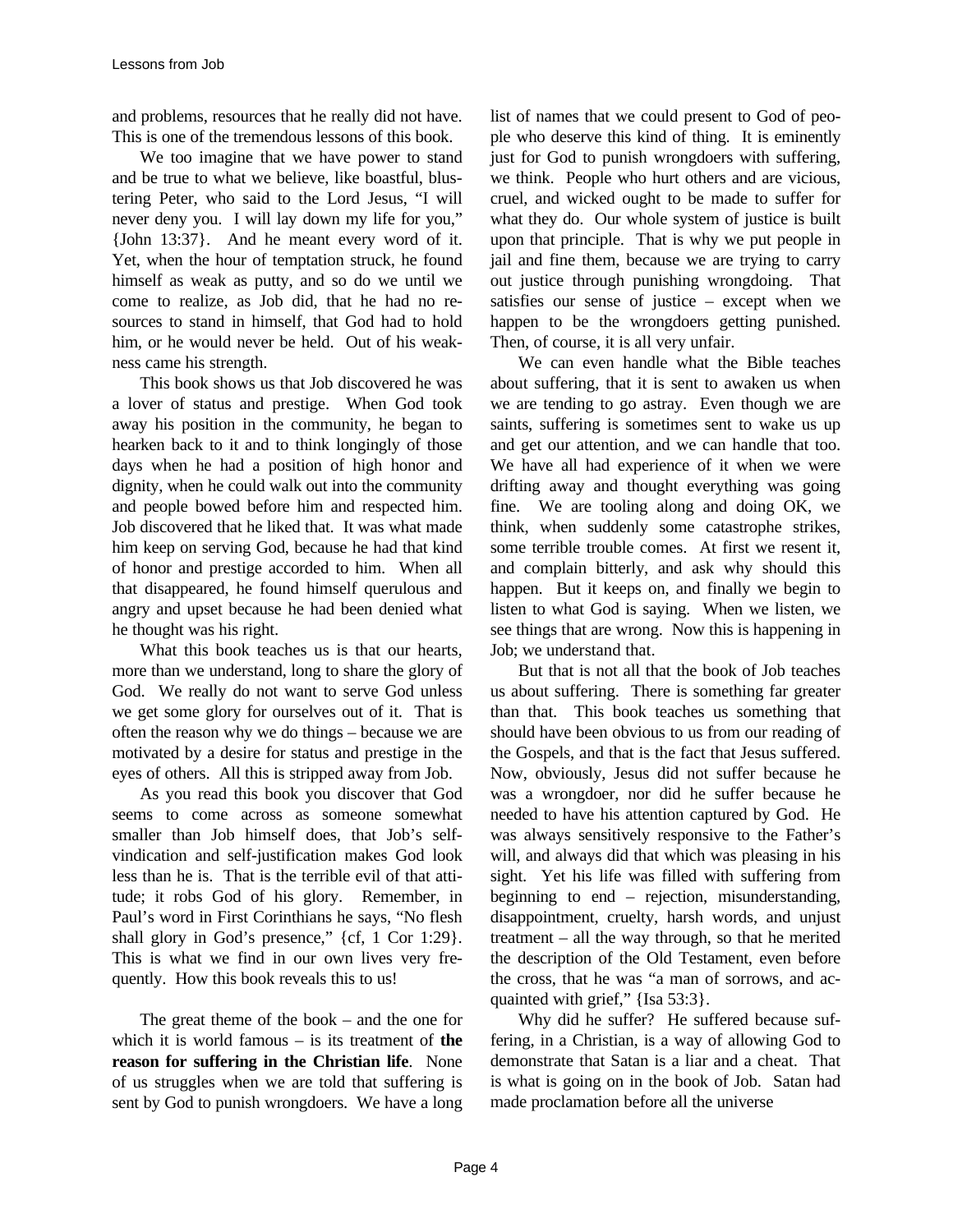- that men served God only because God blesses them, and
- that if you remove the blessing, men would curse God to his face;
- that man does not see any intrinsic value in God himself, but it is only his own self-interest that makes him serve God.

Now, far too often believers have confirmed that lie of Satan. But here in the case of Job, and, as frequently happens in our own experience, suffering is sent to prove

- that Satan is wrong,
- that God will be served even when he does not bless any longer,

because he is God, and he is worthy of the praise and the honor and service of men.

That is why Jesus suffered. He suffered as a demonstration to all mankind that God was still God and was worthy of service no matter what happened. That is why death meant nothing to the Lord. He despised the cross, we are told, "Having his eye fastened on the joy which was beyond, he despised the cross" {cf, Heb 12:2}, and went on to become the great sufferer of Calvary. Job teaches us that suffering is a means by which evil is answered, and God vindicated. Therefore, it is a high and holy and glorious privilege that is granted to some Christians, more than others, to uphold the glory of God in the midst of the accusations of the devil in this world. I hope we will learn to see suffering in that way.

- Sometimes we deserve it.
- Sometimes it comes because of our misdeeds; it comes to awaken us.
- But sometimes it is granted to us because it is a high and holy privilege we have of doing what Paul calls "sharing the sufferings of Christ, filling up that which is lacking in the sufferings of Christ, for his body's sake, which is the church," {cf, Col 1:24}.

Some years ago I was introduced to a woman who had just lost her husband and her son in an auto accident. Her heart was broken; she was devastated by this double loss that had suddenly come into her life. When I went to see her she was

weeping, torn-up, hardly even able to speak because she was so overcome by her grief. Somebody had asked me to try to comfort her, but I wondered what to say to her. Looking to God in prayer, I laid my hand on her shoulder and said, "You have been given a very high and holy honor." Glancing up through her tears, she said to me, "What do you mean?" I sat down with her and went through some of the Scriptures, pointing out to her that we are given the privilege of suffering for Christ. Paul puts it that way in Philippians. "It has been given on behalf of Christ not only to believe on him, but also to suffer for his name's sake," {cf, Phil 1:29}. I pointed out to her that God had given her the privilege of bearing difficulty and trial, given her an opportunity to demonstrate that his strength and his love and his grace will continue, despite all the outward circumstances, even the worst of things that life can throw at us. As we talked together, a new look came on her face. She said to me, "I see what you mean." We prayed together and I left her. Later, I heard that her life was such a radiant testimony throughout all that time of struggle that hundreds of people were touched and saw their own sufferings in a different light as a result.

I once had to go see a Christian couple who had just had a Mongoloid baby. I said something very similar to them. I said, "God has called you into very high privilege in giving you this. You're being given a chance to demonstrate something that very few other Christians are asked to bear. If you will see it in that light, what a difference it will make." That couple did take it that way, and their dealings with that child as he has grown have been a constant testimony to scores and scores of people of the goodness and the greatness of God.

Now, this is what you get out of Job. Job is teaching us, by means of the symbolism of these two great beasts, Behemoth and Leviathan, how God handles evil. What God is saying to Job is, "Look, you've had a part in this with me. Your suffering, your unexplained torment, the physical affliction that you've been going through, have been the means by which I have been able to lay hold of these two ferocious powers to control them, regulate them, and keep them in bounds in the world. You have been the instrument of it." Job,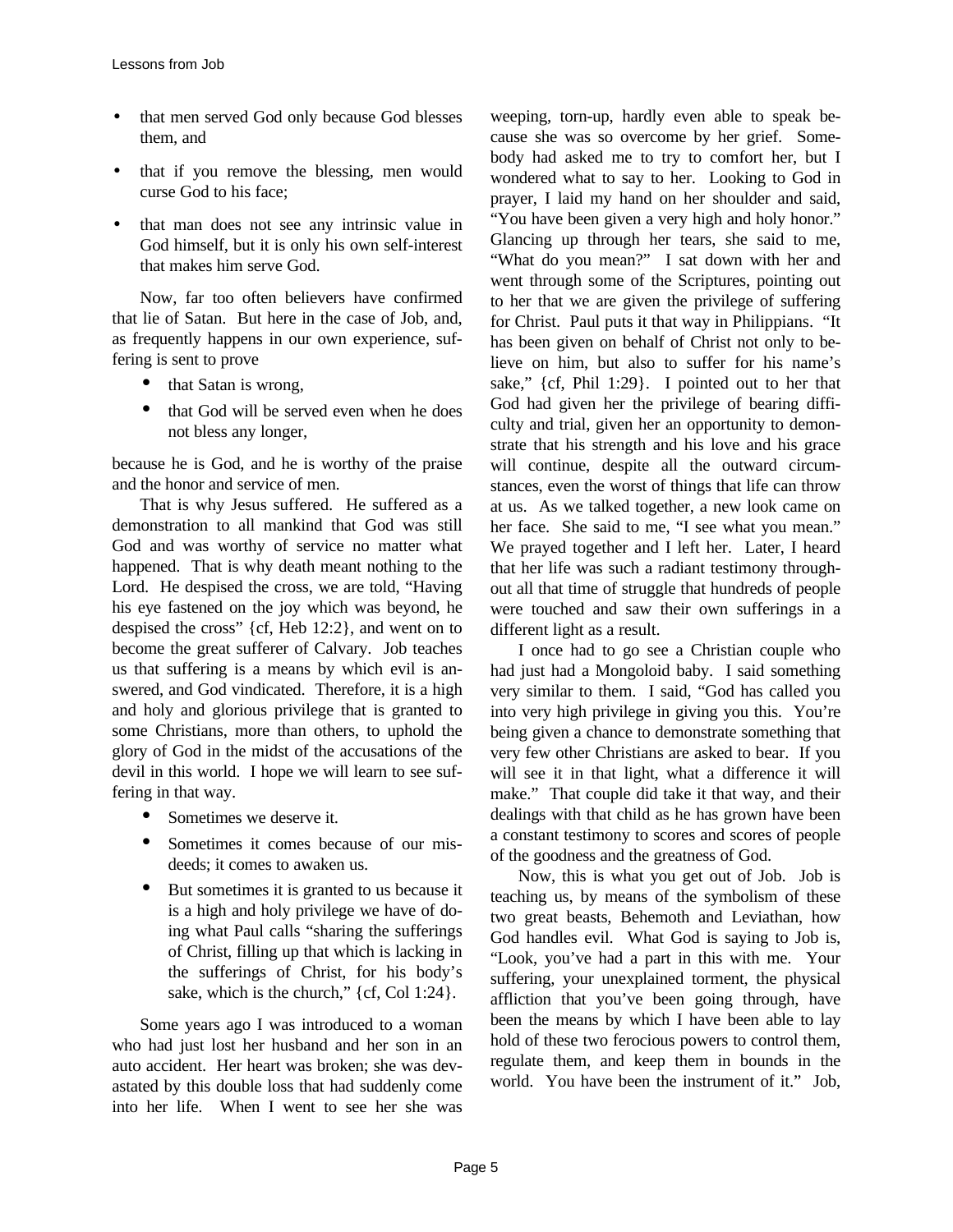therefore, was given a view of the tremendous glory of bearing suffering for the Lord's sake.

Then, of course, the greatest theme of all in this book of Job, and the one that I hope we will remember more than anything else, is that it reveals to us **the character of God himself**. God often appears to us as a cold, impersonal Being, distant from us, uncaring, even ruthless and vindictive, demanding many things from us; a powerful Being, but without compassion.

I am sure if you conducted a poll you would find that that is the most common view of God in the world today. Almost everyone out on the street, if he thinks of him at all, thinks of God as being a rather cold and distant Being, who is powerful and just, hard and demanding, an angry God. That is the common view of what is usually called the "Old Testament God," as though God were two kinds of Beings, one in the Old Testament and one in the New.

But what this book shows is that behind that appearance (and even Job saw him that way for a while), God is always exactly what he is, not ruthless and cold, but actually deeply aware of our problems. He is deeply concerned about us, carefully controlling everything that touches us, limiting the power of Satan and allowing certain expressions, according to his knowledge of how much we can bear. He is patient, forgiving, and ultimately responsible for everything that happens.

In the beginning of this book you have God and Satan and Job. By the end of the book, Satan has faded into the background, completely disappeared. All you have left is God standing before Job, with his arms akimbo, saying to him, "All right, Job, I'm responsible. Any questions?" When Job begins to see what God is working out in his vast, cosmic purposes, and what he is making possible by means of the sufferings of Job, he has no questions to ask whatsoever. The final view of God in this book is of a Being of incredible wisdom who puts things together far beyond the dreams and imaginations of man, who is working out incredible purposes of infinite delight and joy that he will give to us if we wait for his purposes to be worked out fully.

This book mentions a time when "the sons of God shouted with joy" {Job 38:7}, at the creation of the world, but other Scriptures tell us about a time that is coming when the sons of God will be revealed. Paul calls it "the manifestation of the sons of God" {Rom 8:19 KJV}, when all creation will shout in a greater glory than was ever hailed at creation, in the new creation, the new thing that God has brought into being by means of the sufferings, the trials, and the tribulations of this present scene. That is why Scripture speaks in numerous passages about "this slight momentary affliction preparing for us an eternal weight of glory beyond all comparison" {2 Cor 4:17 RSV}, and of how "the sufferings of this present time are not worthy to be compared with the glory that will be revealed in us," {cf, Rom 8:18}. When that day breaks, the one thing for which we will be infinitely thankful, the one thing above all others that will thrill us and cheer us and cause us to glory, is the fact that out of all the created universe we were chosen to be the ones who bore the name of God in the hour of danger and affliction, problem and trial. There is no higher honor than that. That is what Jesus means when he says, "Blessed are you when men persecute you and say all manner of evil against you falsely for my name's sake. Rejoice and be exceeding glad, for great is your honor before the Father. For so persecuted they the prophets who were before you," {cf, Matt 5:11-12 RSV}.

Now, the sufferings of Christ involve more than just reproach for his name's sake. They involve illness, affliction, accident, the so-called handicaps with which people are born – all this becomes part of sharing the sufferings of Christ if we take them as a privilege, and not as a reproach. If we view life as God sees it, seeing this as only a temporary time when we have a great opportunity to bear honor for Christ that we will never have again, never again in all our eternity of time will we ever have the privilege of bearing suffering for his name's sake in a day of reproach.

So, as we are called to that, I hope and pray that this book of Job will help us to understand the realities of life, the greatness of the privilege that has been accorded to us, and the richness of glory God heaps upon us when he allows us to suffer for his name's sake.